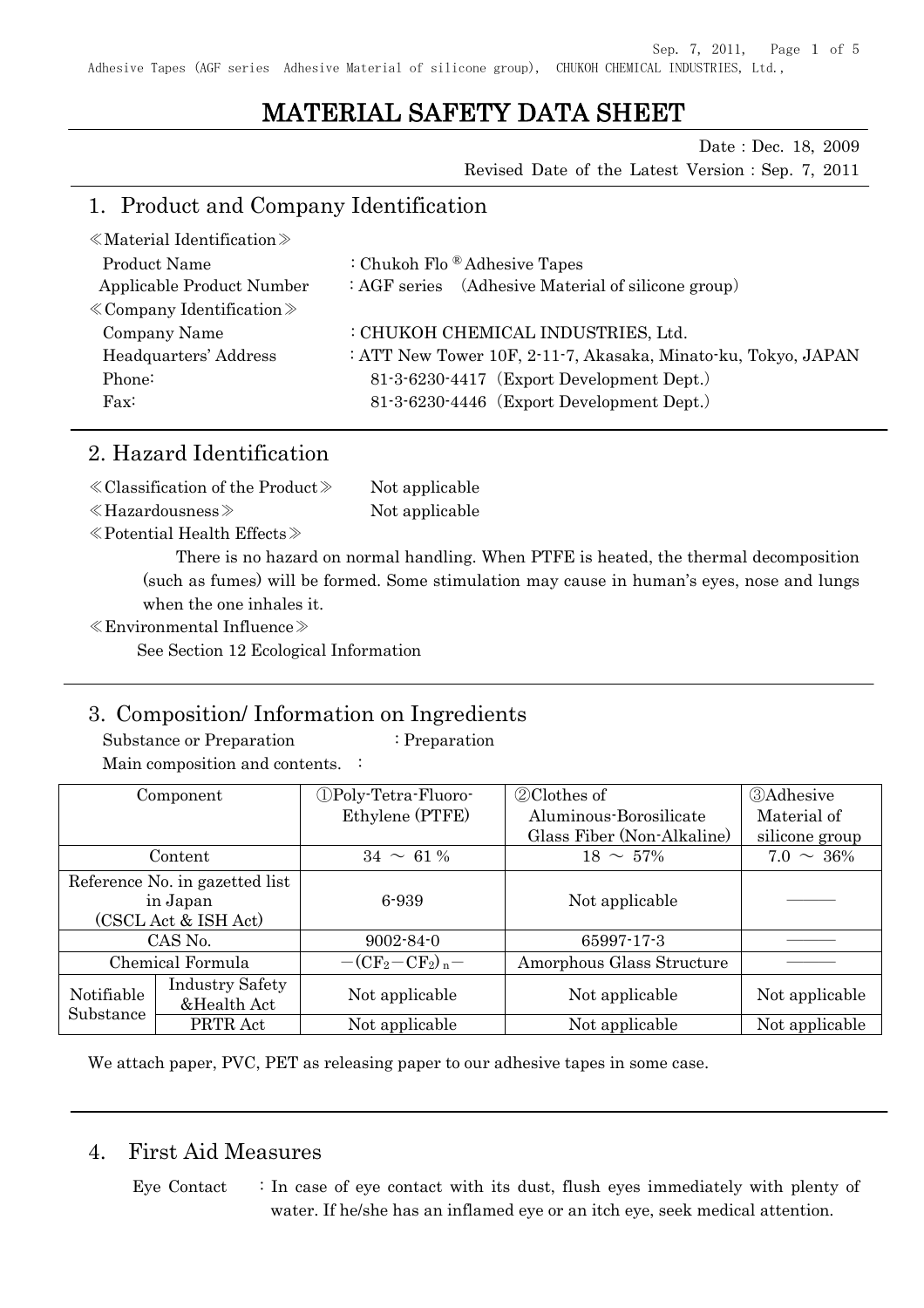Sep. 7, 2011, Page 2 of 5 Adhesive Tapes (AGF series Adhesive Material of silicone group), CHUKOH CHEMICAL INDUSTRIES, Ltd.,

| Skin contact | : Basically, PTFE has no hazard in case of skin contact, however it is                                                                                          |
|--------------|-----------------------------------------------------------------------------------------------------------------------------------------------------------------|
|              | recommended to wash skins after handling it. If the molten polymer gets on<br>skin, cool quickly with cold water, do not peel solidified resin off from one's   |
|              | skin. For thermal burns, seek medical attention.                                                                                                                |
| Inhalation   | : In case of inhaling particles or dust of the product, gargle sufficiently. If<br>anything unusual occurs, seek medical attention. If the worker inhales fumes |
|              | produced by heating or burning the resin, move him to the place where there is                                                                                  |
|              | a fresh air. After that, seek medical attention, if necessary.                                                                                                  |
|              | exidentel Ingestion : It is non-toxic essentially however modical attention is recommended if any                                                               |

Accidental Ingestion : It is non-toxic essentially, however, medical attention is recommended, if any unusual occurs.

## 5. Fire Fighting Measures

≪Extinguishing Method≫

PTFE, itself is a fire retarding material. Therefore, on extinguishing the fire, do cut supplying any combustible resource and do fight the fire, though the fire continuing in the atmosphere of over 95% oxygen gas.

≪Extinguishing Media≫

Water, Foam, Dry Chemical, Carbon Dioxide may be used accordingly.

- ≪Fire Fighting Equipment≫
	- Wear full protective equipment and self-contained breathing apparatus. Because Hydrogen fluoride fumes emitted during the fire can react with water, such as, human's sweat, to form hydrofluoric acid. And approach to the fire from the windward side to avoid inhaling toxic gas/vapors.
	- Wear neoprene gloves when handling or removing fired refuses of the product.

### 6. Accidental Release Measures

Collect the released products as much as possible, and dispose them by following the method shown Section 13, Disposal Considerations. See Section 5,7,8.

# 7. Handling and Storage

≪Handling≫

- Smoking is prohibited at the handling area. Avoid contamination in order not to stain a cigarette or a tobacco with the dust of PTFE because the stained PTFE reacts and becomes to the toxic gas/vapors by heating on his smoking.
- Wash hands and face sufficiently after handling the product.
- Pay attention neither to transfer nor to carry the dust of the product resin to another place.
- Do not heat up nor use the products over 260°C. Install a ventilation fan, if it is expected to expose or to use the product at the place over 260℃.

≪Storage≫

• Store the product on the condition of a room temperature and in a dark place. We recommend to store the product under 25℃ and less than 60% humidity condition.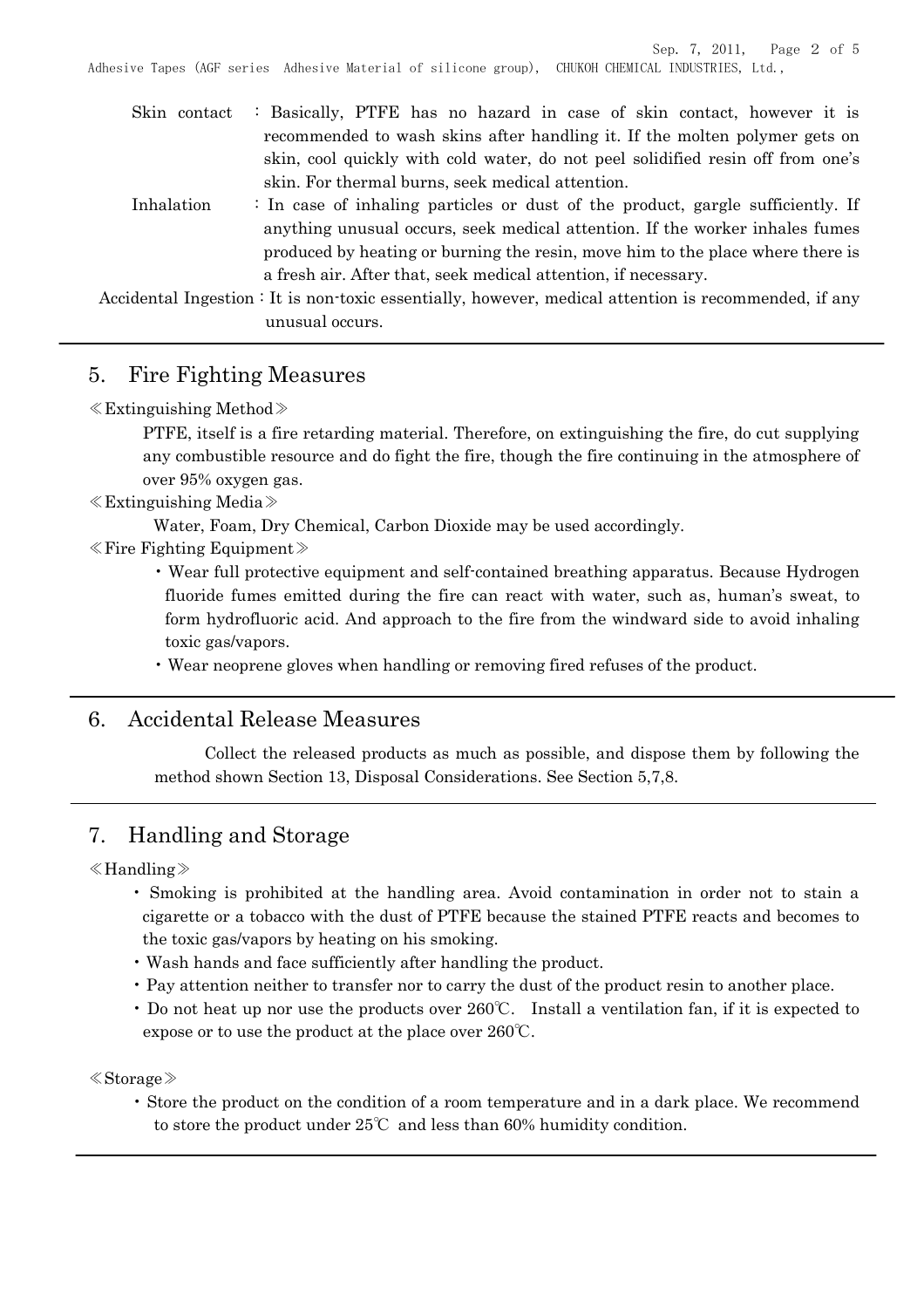## 8. Exposure Controls/ Personal Protection

| $\ll$ Engineering Controls $\gg$                                                                           |
|------------------------------------------------------------------------------------------------------------|
| Not set up                                                                                                 |
| $\ll$ Limitation of dust density $\gg$                                                                     |
| Not set up any allowable limit nor control range.                                                          |
| $\ll$ Facilities Consideraion $\gg$                                                                        |
| Install a ventilation fan, if it is expected to expose or to use the product at the place over             |
| $260^{\circ}$ C.                                                                                           |
| $\langle$ Protective Equipment $\rangle$                                                                   |
| No requirement unless necessary for protection from thermal burns. It is recommended to                    |
| wear mask and glasses against feather or fine particles on processing exposed over $260^{\circ}\text{C}$ . |
| $\Omega$ $\Omega$ $\Omega$ $\Omega$ $\Omega$ $\Omega$ $\Omega$ $\Omega$                                    |

### 9. Physical/ Chemical Properties

| $\langle$ Physical Data $\rangle$     |                                                                              |
|---------------------------------------|------------------------------------------------------------------------------|
| Appearance                            | light brown:                                                                 |
| <b>Boiling Point</b>                  | : None                                                                       |
| Melting Point                         | : $327^\circ\text{C}$                                                        |
| Vapor Pressure                        | : None                                                                       |
| $\&$ Chemical Data $\&$<br>Solubility | <b>2</b> Almost insoluble in water.<br>3) No data<br>: 10 Insoluble in water |

# 10. Stability and Reactivity

| $\ll$ Flammable Properties $\gg$                                            |                                                                  |  |
|-----------------------------------------------------------------------------|------------------------------------------------------------------|--|
| Flash Point (°C)                                                            | : Not applicable                                                 |  |
| Ignition $Point(C)$                                                         | : Not applicable                                                 |  |
| Combustibility                                                              | $\therefore$ (DFlame Retardancy)                                 |  |
|                                                                             | 2 None                                                           |  |
|                                                                             | <b>This material is stable in normal handling and condition.</b> |  |
| Remark : It may cause on fire or explosion by reacting to the metal powder, |                                                                  |  |
| such as, aluminum or magnesium, or to the oxidizer, such as                 |                                                                  |  |
| fluorine $\text{gas}(F_2)$ or chlorine tri-fluoride(ClF <sub>3</sub> ).     |                                                                  |  |
|                                                                             |                                                                  |  |

②This is stable chemically.

# 11. Toxicological Information

#### ①

≪Acute Toxicity≫

 $LD_{50}$  in mouse  $: 12,500$ mg/kg

#### ≪Animal Data≫

It has no stimulatibility by a skin contact.

It shows that no fatal toxicity was found by frequent ingestion.

There is no report about genetic toxicity in a test on animals and in a test on germ culture.

#### ≪Carcinogenic Data≫

There is no specified report for the product from OSHA, NTP. The product is nominated Group 3 of IARC Classification.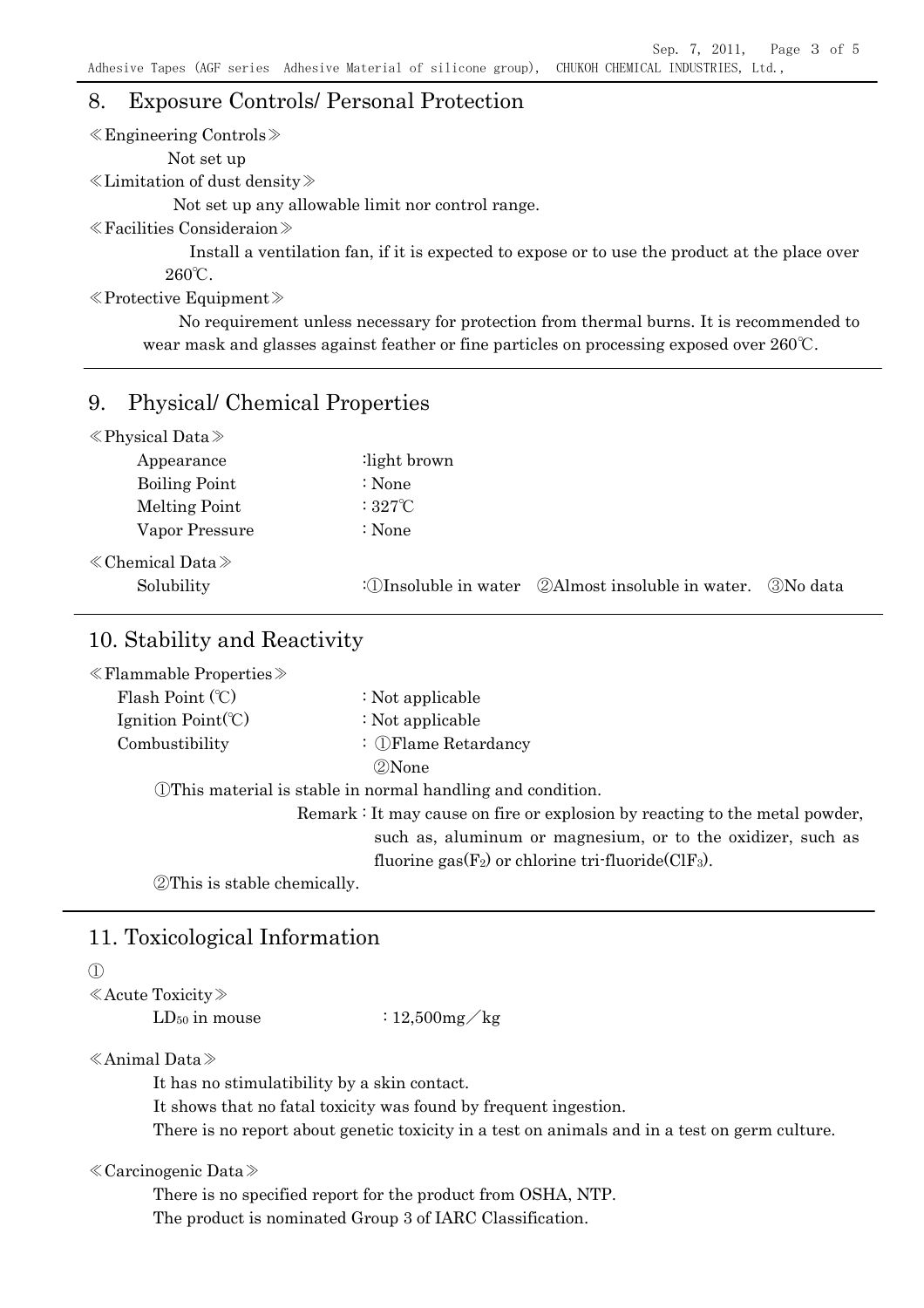Sep. 7, 2011, Page 4 of 5 Adhesive Tapes (AGF series Adhesive Material of silicone group), CHUKOH CHEMICAL INDUSTRIES, Ltd.,

#### $\ll$ In the Case of Thermal Decomposition of PTFE $\gg$

Influence to Human Health : If the man inhales the fume produced from PTFE by combustion, there is a fear that he catches a temporary polymer fume fever similar to influenza, sometimes for a day or two. There is neither report about the sensibility nor concerning absorbing from his skin.

Influence of Hydrogen Fluoride : If the man inhales a low density Hydrogen Fluoride gas, he may feel some difficulty in breathing. Then he coughs, and catches inflamed eyes, nose, and throat. He reaches finally to Dyspnea, Cyanosis, or Edema of the lungs.

Influence of Carbonyl Fluoride :

| Skin               | : Suffering from a discomfort or an eruption                      |  |
|--------------------|-------------------------------------------------------------------|--|
| Eyes               | : Suffering from an ulcer of corneas or conjunctivas              |  |
| Respiratory Organs | $\therefore$ Suffering from an stimulation                        |  |
| Lungs              | : Suffering from temporary inflammations, such as, cough, dis-    |  |
|                    | comfort, dyspnea, or difficulty in breathing. (If the person is a |  |
|                    | patient of a lung disease, he/she tends to be suffered from above |  |
|                    | disease easily.)                                                  |  |

② Hazardous Case to a man(including epidemiological information)

| Skin inflammability                         | : No data                                                             |
|---------------------------------------------|-----------------------------------------------------------------------|
| Stimulativity Skin or eyes                  | : No data                                                             |
| Sensitization                               | : No data                                                             |
| Acute Toxicity (including $LD_{50}$ )       | : No data                                                             |
| Sub acute Toxicity                          | : No data                                                             |
| Chronic Toxicity                            | : No data                                                             |
| Carcinogenicity                             | : No data                                                             |
| Mutagenicity                                | : No data                                                             |
| (including microbe & chromosome aberration) |                                                                       |
| Reproductive Toxicity                       | : No data                                                             |
| Deformability                               | : No data                                                             |
| other                                       | : None                                                                |
|                                             | (including substance which emit hazardous gas on reacting with water) |
|                                             |                                                                       |

### 12. Ecological Information

| Decomposability                  | : No Data |
|----------------------------------|-----------|
| <b>Biological Condensability</b> | : No Data |
| Toxicity of fish                 | : No Data |

## 13. Disposal Considerations

The waste product and the packing material stuck the resin must be isolated from other kind wastes with some exclusive can or container. Preferred options for disposal is a disposal in a landfill, which is permitted, licensed or registered by a government to manage industrial incombustible waste.

These disposals must be committed in accordance with applicable federal, state/provincial, and local regulations.